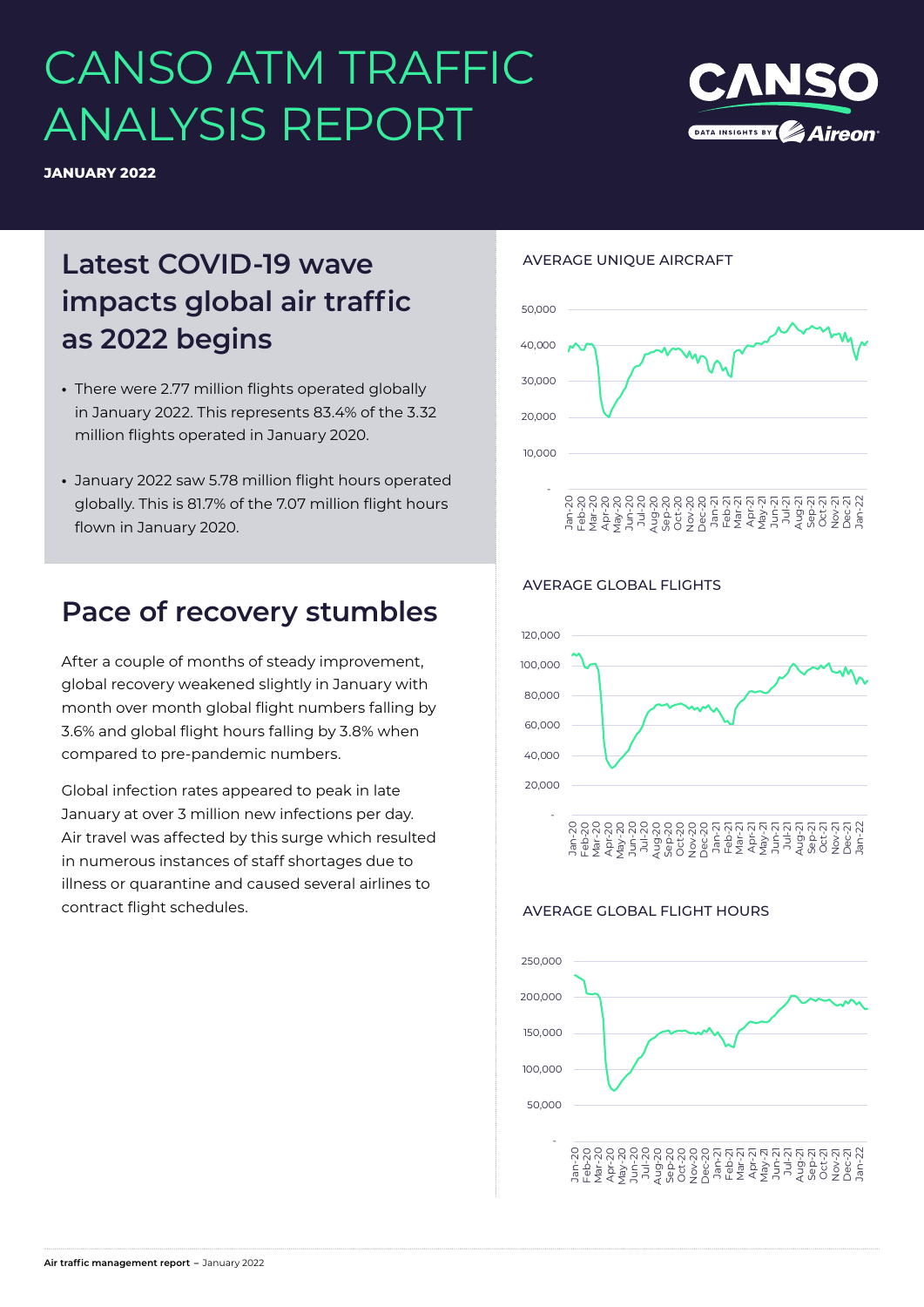# **Global daily flights variation**

ROLLING 7-DAY AVERAGE OF DAILY FLIGHTS



The rolling 7-day average of global daily flight volumes ranged between 91,500 and 87,600 flights in January. The post-pandemic high remains October 20 2021 when the 7-day average reached 102,000.

# **Daily flight hours**

FLIGHT HOURS SINCE APRIL 2019 WITH PERCENTAGE OF DAY-TO-DAY VARIABILITY



Global flight hours are an important metric of ATM workload. The post-pandemic high occurred on 23 July 2021 when 211,000 flight hours operated.

Daily flight hours in January 2022 ranged between 202,000 and 163,000 hours per day, the latter occurring on the traditionally quiet January 1st.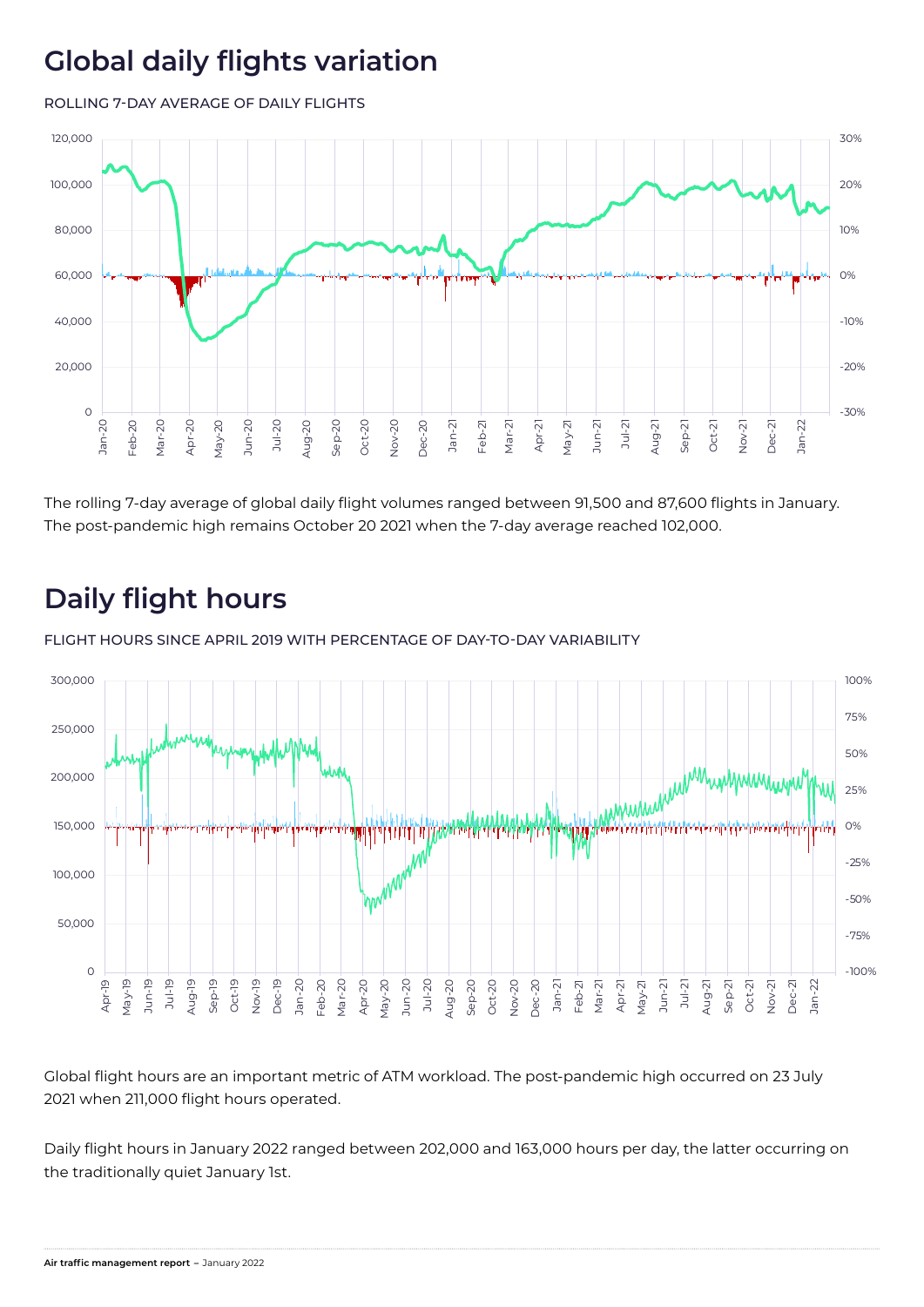### **Percent change in movements by region**



Several regions saw a reduction in traffic in January, with Europe and the North Atlantic seeing the most significant declines. Air traffic in Europe was over 4,000 flights per day less in late January than in late December, while the North Atlantic lost 300 flights per day during the same period. North America saw a resumption of strong numbers. Asia, which remains the most significantly impacted region, saw a continuation of slight gains in air traffic.

### **Tracking the recovery: Flights and flight hours by region**

|                       | Dates                      | Average daily<br>flight hours | Percent change | Average daily<br>movements | Percent change |
|-----------------------|----------------------------|-------------------------------|----------------|----------------------------|----------------|
| <b>Middle East</b>    | 01 Jan 2020<br>23 Jan 2022 | 7,400<br>7,300                | $-1%$          | 6,100<br>4,400             | $-28%$         |
| North America         | 01 Jan 2020<br>23 Jan 2022 | 67,400<br>65,300              | $-3%$          | 38,000<br>40,800           | $+7%$          |
| Europe                | 01 Jan 2020<br>23 Jan 2022 | 44,700<br>32,200              | $-28%$         | 24,900<br>17,100           | $-31%$         |
| South America         | 01 Jan 2020<br>23 Jan 2022 | 10,700<br>9,700               | $-9%$          | 5,800<br>5,400             | $-7%$          |
| Asia                  | 01 Jan 2020<br>23 Jan 2022 | 74,900<br>52,700              | $-30%$         | 35,000<br>23,000           | $-34%$         |
| Caribbean             | 01 Jan 2020<br>23 Jan 2022 | 9,100<br>7,700                | $-15%$         | 6,400<br>5,300             | $-17%$         |
| Africa                | 01 Jan 2020<br>23 Jan 2022 | 4,200<br>3,400                | $-19%$         | 1,800<br>1,600             | $-11%$         |
| <b>North Atlantic</b> | 01 Jan 2020<br>23 Jan 2022 | 6,800<br>5,000                | $-26%$         | 2,300<br>1,600             | $-30%$         |